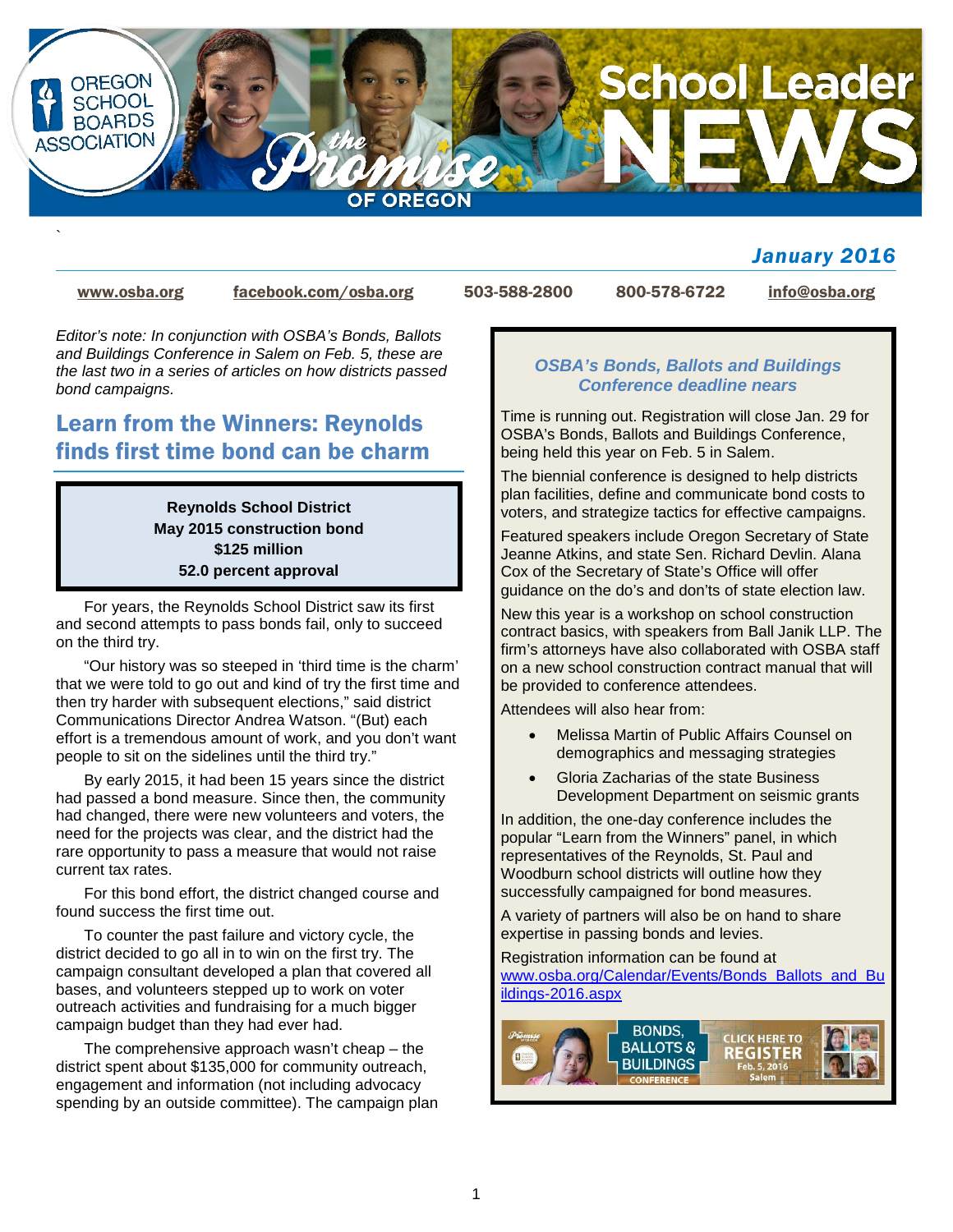### *School Leader News – January 2016*

included professionally designed mailings, canvasses, community feedback opportunities, voter identification, personal communication with patrons who shared negative views in the media or who asked to be removed from the mailing list, and a combination of districtwide and targeted voter outreach.

The measure won narrowly, by a total of 297 votes.

"I am convinced that if we had left one piece out of our plan, we would not have won," Watson said.

At the consultant's recommendation, the district and campaign communicated with voters nine different times to allow the message to resonate. The strategy seemed to work. During canvasses, voters said they were aware of the measure.

Personal contact was a key strategy. Early on, the district built a neighborhood mailing list that included the 100 closest addresses at every facility. That list received every mailing, even if those residents were not registered voters.

"Our belief was that the people closest to the school would have more of a vested interest," Watson said. "We think that's one of the reasons we got high participation in the engagement process."

The other tactics were standard campaign outreach: presentations to every possible parent and community group, unanimous board approval, listening to the community, focusing on contacting perfect and nearly perfect voters who vote in every or almost every election, reaching out to senior citizens, crafting messages based on survey data and building support with a strong volunteer base.

Watson said the extra campaign expense was worth it.

"We have never won our first try," Watson said. "We did a lot of things right. It didn't just happen overnight. When people think about the money, think about the cost of losing."

Watch the video featuring Andrea Watson, Reynolds School District communications director: [www.osba.org/~/media/Files/Event%20Materials/BBB/201](http://www.osba.org/%7E/media/Files/Event%20Materials/BBB/2016/LFTW-Reynolds-mp4.mp4) [6/LFTW-Reynolds-mp4.mp4](http://www.osba.org/%7E/media/Files/Event%20Materials/BBB/2016/LFTW-Reynolds-mp4.mp4)

### Learn from the Winners: Woodburn retools after narrow loss

**Woodburn School District May 2015 construction bond \$65 million 54.5 percent approval**

Historically, Woodburn schools have enjoyed good community support. Voters have approved a capital bond measure for new facilities or improvements roughly every 10 to 20 years.

A May 2009 proposal for \$94 million was soundly defeated, however, gaining just 31.6 percent of votes in favor. In 2014, with the appointment of longtime Woodburn teacher and administrator Chuck Ransom as superintendent and an opportunity to replace an expiring bond, the district asked the community to weigh in on a new measure.

The first step was to build a strong team and a good plan.

"We brought in support from outside," Ransom said. "We spent a lot of effort getting cost estimates and a complete assessment of facilities."

The district also needed to whittle down the project list, with a goal of reaching \$65 million. The final projects fell into categories for increased capacity and long-term facility upgrades.

Outside supporters were a key part of the 2014 effort. A team of 40 to 60 committee members provided early work to shape the bond, and many remained active in advocacy efforts that operated independently of the district.

The effort barely fell short. In May 2014, the district lost by 37 votes.

"After the election, multiple people came out and said if they had known it was going to be that close, they would have voted," Ransom said.

Two good things came out of that loss, starting with increased communication efforts. Secondly, community supporters were galvanized to pass the bond on the next attempt.

"There was a groundswell of support, especially from people who hadn't voted," Ransom said.

The district decided to try again a year later, in May 2015. After checking in with the community, the district left the projects unchanged for the second attempt.

The "what" didn't change, but the "why" did.

"We decided that providing information to the community by talking about how dire things are is not a good strategy," Ransom said.

Instead, the focus was on the vision for Woodburn schools. Campaigners shared positive messages, such as achievement results and the district's successful graduation rates.

This positive message strategy was also effective at engaging the district's important senior voters. A significant number of people from local retirement communities joined the volunteer community effort.

In the second attempt, the result was a win, with 54.5 percent of the vote. Ransom, whose first two years on the job were during the two bond campaigns, said he learned a lot, including that "Any little thing helps."

"People are not unsupportive of schools," he said. "They were just busy and beaten down by previous losses."

[6/LFTW-Woodburn-mp4.mp4](http://www.osba.org/%7E/media/Files/Event%20Materials/BBB/2016/LFTW-Woodburn-mp4.mp4)

Listen to a few words from Woodburn School District Superintendent Chuck Ransom: [www.osba.org/~/media/Files/Event%20Materials/BBB/201](http://www.osba.org/%7E/media/Files/Event%20Materials/BBB/2016/LFTW-Woodburn-mp4.mp4)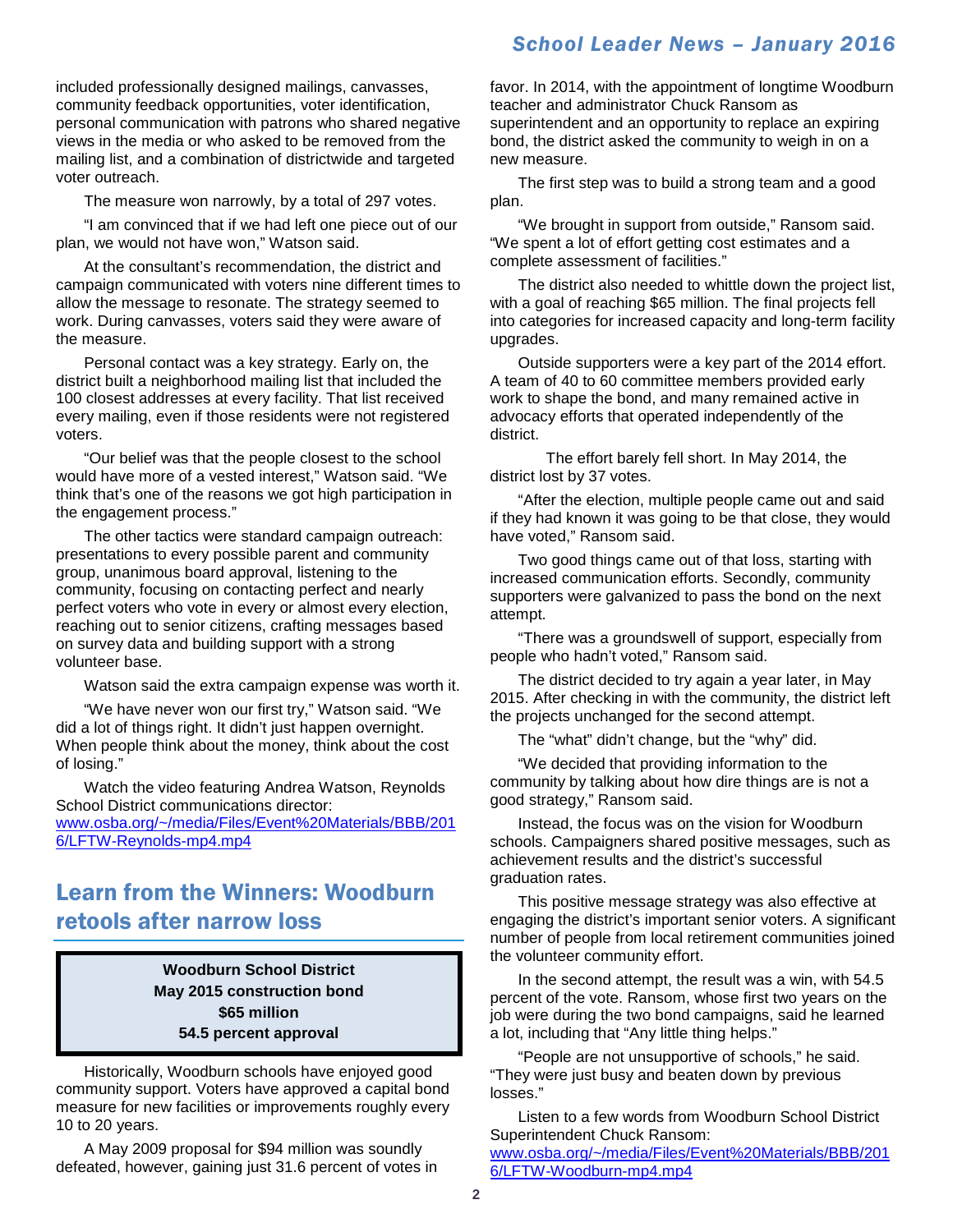## Promise update: David Douglas video on early learning will debut

A brand-new video highlighting the early learning wing at Earl Boyles Elementary in Portland is scheduled to debut Jan. 28.

Boyles is in the David Douglas School District, which is pioneering the use of pre-kindergarten programs to teach children during formative learning years. The district reaches more than 100 3- and 4-year-olds at Boyles, and also this school year opened a pre-K classroom at Cherry Park Elementary.

The Richard C. Alexander Learning Wing at Boyles operates in partnership with Head Start and Multnomah County. The school also has a neighborhood center that allows parents and families to gather for events.

The new video will debut on "The Promise of Oregon" website at [www.promiseoregon.org.](http://promiseoregon.org/)



The David Douglas video is one of four planned videos showcasing cutting-edge programs – science, technology, engineering and

[mathematics \(STEM\), career and](http://promiseoregon.org/) technical education (CTE), the arts and more – that support students in reaching their potential. The other videos will debut later in 2016.

During its first year, the Promise campaign celebrated the accomplishments of Oregon students and helped galvanize support for increased funding for public schools. Legislators ultimately settled on a State School Fund figure of \$7.4 billion for  $2015-17 -$  up \$850 million from the last biennium.

#### In the Loop

# Oregon has opportunity to shape ESSA accountability

The reauthorization of the No Child Left Behind (NCLB)/Elementary and Secondary Education Act (ESEA)

in December was and continues to be very big news. It is eight years overdue. The conversations since December both nationally and at the state level have focused on what the new Every Student Succeeds Act (ESSA) will mean for public education in the years to come. We will be leaving behind a system with the potential to label every school "failing"



**Betsy Miller-Jones Executive Director** 

and one that prescribed nationally defined methods of school improvement. While there are some clearly defined changes in the new law, there are also a lot of unanswered

### *Learn more from the winners*

Bond campaigns can be risky for school districts. They test public trust, and require sound planning and community involvement to succeed. Unless they engage the community, a cycle of failure can result. They also require a lot of work by district staff, board members and school supporters.

Board members are a really important part of the campaign process. Watch "A message to school board members" with Valerie Tewksbury, Campaign Chair, Citizens for Safe Reynolds Schools, explaining how board members can help:

[www.osba.org/Calendar/Events/Bonds\\_Ballots\\_and\\_Bu](http://www.osba.org/Calendar/Events/Bonds_Ballots_and_Buildings-2016.aspx?page=custom1) [ildings-2016.aspx?page=custom1](http://www.osba.org/Calendar/Events/Bonds_Ballots_and_Buildings-2016.aspx?page=custom1)

Hear more about districts' stories of success at the Bonds, Ballots and Buildings Conference on Feb. 5.



questions. Some of them will be answered by U.S. Department of Education (USDE) rulemaking over the next year. Other questions will be answered here in Oregon at the state level and by local districts.

We have the opportunity in Oregon to collaborate on creating a system of accountability that addresses the needs of students, educators, school boards and the state, providing meaningful information at all levels. This does not mean throwing out high standards and summative assessments tied to the standards adopted by the state. In fact, ESSA continues to require annual assessments for grades 3 through 8 in reading and mathematics, and once in grades 9-12. Science testing will occur at least once during grades 3-5, 6-9 and 11-12. ESSA encourages states to develop richer assessments utilizing multiple measures. These may include portfolios and projects. The accountability system will be designed by the Oregon Department of Education (ODE) together with local school districts and education partners. Adequate Yearly Progress (AYP) will no longer be part of the process. The requirement for 95 percent participation of all eligible students in assessments remains in place; what that will mean with our new opt-out law remains to be seen.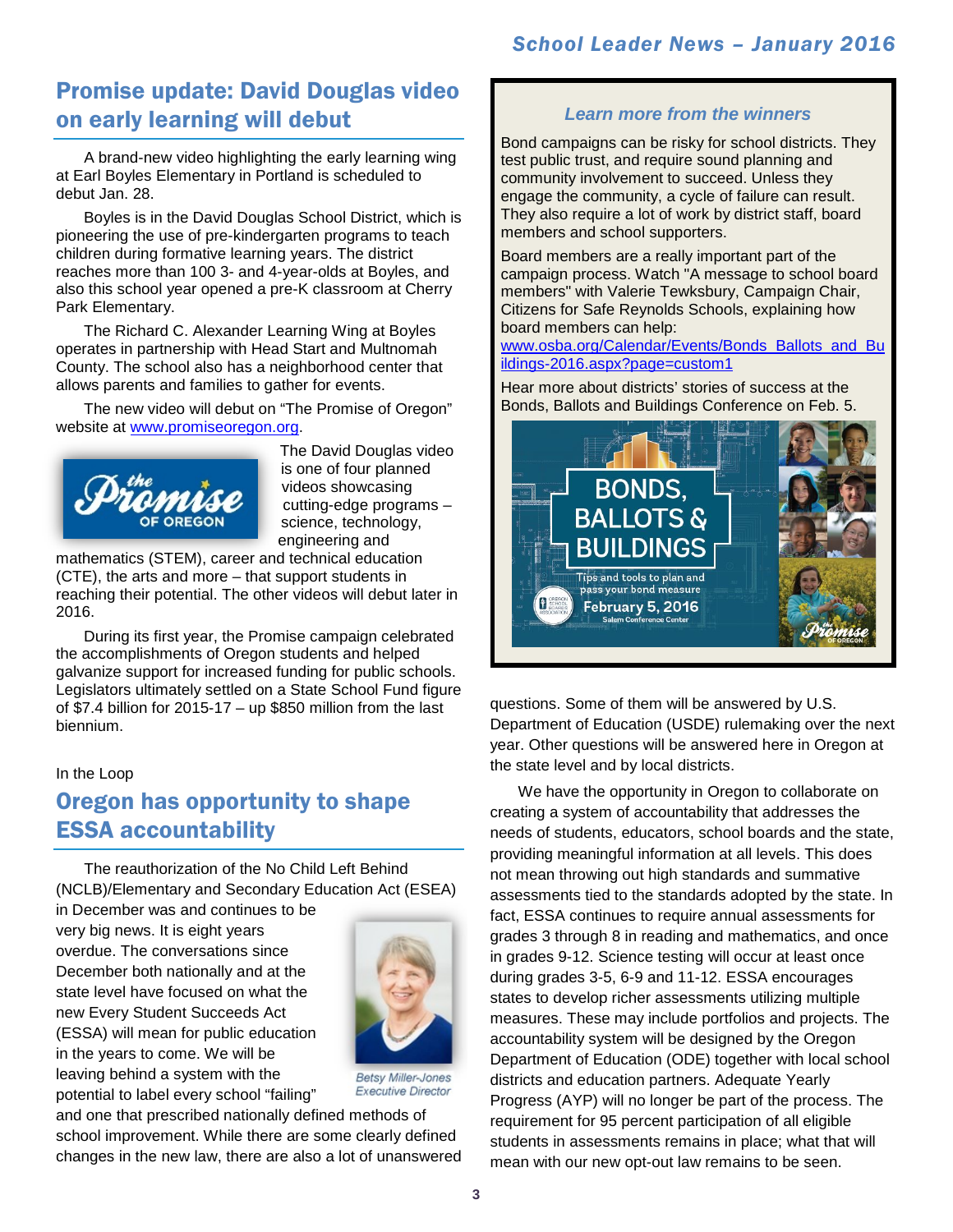### *School Leader News – January 2016*

The authorization period of the new law is fiscal years 2017-20. New state plans and accountability systems must be in place for the 2017-18 school year. The existing state plans and waivers in Oregon go through Aug. 1, 2016. After that, we are in limbo for a year, until the new systems take effect. The USDE will be releasing rules in October 2016. In effect, we have 18 months to plan, although the details coming out in October 2016 could significantly impact our plans.

Other major changes from NCLB include the elimination of state waivers, School Improvement Grants (SIG), prescriptive school interventions, highly qualified teacher mandates and a greatly curtailed role of the secretary of education related to testing, evaluations and standards. Key provisions of the school improvement process include the requirement of states to identify the bottom 5 percent of schools in the states, and high schools with graduation rates below 67 percent and underperforming subgroups. The state will approve district improvement plans and set goals and exit criteria. Title I SIG grants will be replaced with Title I school set-aside funds, increasing by 3 percentage points to 7 percent.

Although ESSA no longer requires test scores be a part of teacher evaluations, Oregon law still requires it be a component of evaluation.

### **Join OSBA for a webinar on Feb. 2 [\(www.osba.org/Calendar/Events/Webinar-](http://www.osba.org/Calendar/Events/Webinar-Reauthorization%20of%20ESEA-ESSA-2016-02-02.aspx)[Reauthorization%20of%20ESEA-ESSA-2016-02-](http://www.osba.org/Calendar/Events/Webinar-Reauthorization%20of%20ESEA-ESSA-2016-02-02.aspx)**

**[02.aspx\)](http://www.osba.org/Calendar/Events/Webinar-Reauthorization%20of%20ESEA-ESSA-2016-02-02.aspx) for further information and discussion of these issues.** We will be working with ODE and education partners across the state to find answers and design significantly better accountability systems for Oregon. Stay informed and let us know how you would like to see Oregon improve standards and accountability so that all students in Oregon can reach their full potential. As a board member, standards and accountability are important tools for you to make sure you are leading your district in a direction that prepares your students for all of our futures.



### OSBA welcomes new officers, Board and LPC members

With a new year comes a new slate of officers on OSBA's Board of Directors, headed by President **Doug Nelson** of the High Desert Education Service District (ESD).

Joining Dr. Nelson as officers are **Betty Reynolds** (West Linn-Wilsonville School District), president-elect; **LeeAnn Larsen** (Beaverton SD), vice president; **Don Cruise** (Philomath SD), secretary-treasurer; and **Dave Krumbein** (Pendleton SD), past president. The officers officially took their posts on Jan. 1.

Dr. Nelson brings a wealth of educational experience to the position, having served as superintendent of Bend-La Pine schools from 2000 to 2008, and superintendent of Pullman, Wash., schools for 11 years before that.

Six new members also joined the 19-member OSBA Board effective Jan. 1, after being elected to two-year terms. They are **Kevin Cassidy**, Baker SD; **Cheri Helt**, Bend-La Pine SD; **Hank Perry**, Douglas ESD; **Kaye Jones**, Jefferson SD; **Francisco Acosta, Jr.**, Multnomah ESD; and **Paul Anthony**, Portland Public Schools.

Elections for the Legislative Policy Committee (LPC) also resulted in the following individuals winning one-year terms: **Andrew Bryan**, Baker SD; **Jill O'Donnell**, Klamath County SD**; Dawn Watson**, Phoenix-Talent SD; **Rose Wilde**, Lane ESD; **Ron Adams**, Clackamas Community College; **Liz Hartman**, Lake Oswego SD; **Jake Gibbs**, Oakland SD; **David Dowrie**, Linn Benton Lincoln ESD; **Chris Brantley**, Salem-Keizer SD; **Kim Strelchun**, Hillsboro SD; **Fred Marble**, Forest Grove SD; **James Trujillo**, Parkrose SD; **Amy Kohnstamm**, Portland Public SchoolsS; and **Kent Zook**, Gresham-Barlow SD.

The LPC, which consists of the OSBA Board's voting members as well as 19 representatives from 14 regions statewide, meets periodically to establish OSBA's legislative priorities.

No candidates filed for LPC positions 2 (Gorge region), 3 (Central region), 12 (Marion region) or 13 (Yamhill/Polk region). The OSBA Board filled these positions by appointment at the November 2015 Board of Directors meeting. In addition, no candidate filed for LPC position 14 (North Coast region). The OSBA Board filled this position by appointment at a December 2015 conference call meeting.

Appointed to the LPC were: **Dean McAllister**, North Wasco County SD; **Tim Carpenter**, Redmond SD; **Betsy Earls**, Chemeketa CC (Position 12, Marion region); **Trina Comerford**, Perrydale SD; and **Becky Tymchuk**, Beaverton SD.